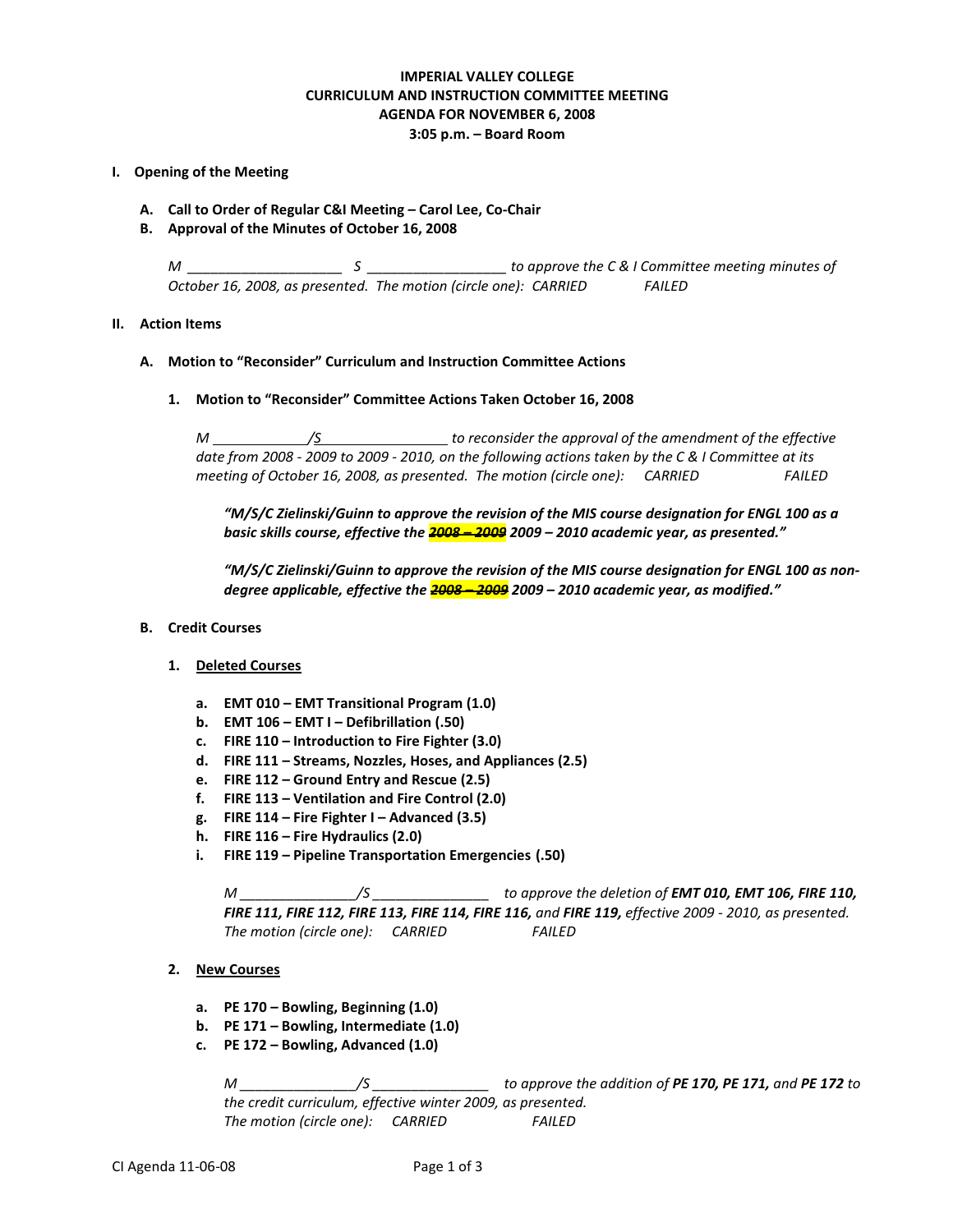#### **3. Revised Courses**

**a. CDEV 102 – First Aid and CPR (1.0)**

*M \_\_\_\_\_\_\_\_\_\_\_\_\_\_/S* \_\_\_\_\_\_\_\_\_\_\_\_\_\_\_\_\_ to approve the reduction in the class size limit from 35 to 16 *students for CDEV 102, effective 2008 - 2009, as presented. The motion (circle one): CARRIED FAILED*

- **b. CS 230 – Intermediate Object-Oriented Programming with Java (4.0)**
- **c. CS 280 – Assembly Language and Machine Organization (4.0)**

*M <i>M /S / S to approve the revision of the course prerequisites for CS 230 and CS 280, effective 2008 - 2009, as presented. The motion (circle one): CARRIED FAILED*

- **d. PE 103 – Physical Fitness, Women (1.0)**
- **e. PE 144 – Advanced Basketball, Women (1.0)**

*M / S to approve the textbook upgrades for PE 103 and PE 144, effective 2008 - 2009, as presented. The motion (circle one): CARRIED FAILED*

## **B. Majors and Certificates**

**1. Revised Majors**

## **a. Physical Education Major**

*M \_\_\_\_\_\_\_\_\_\_\_\_\_\_\_/S \_\_\_\_\_\_\_\_\_\_\_\_\_\_\_ to approve the revision of the Physical Education Major to add PE 170 – Bowling, Beginning; PE 171 – Bowling, Intermediate; and PE 172 – Bowling, Advanced to Section II, effective winter 2009, as presented. The motion (circle one): CARRIED FAILED*

## **b. University Studies Major**

*M \_\_\_\_\_\_\_\_\_\_\_\_\_\_\_/S \_\_\_\_\_\_\_\_\_\_\_\_\_\_\_ to approve the revision of the University Studies Major pending approval of the Chancellor's Office, effective 2008 - 2009, as presented. The motion (circle one): CARRIED FAILED*

## **C. General Catalog (Textual, Major and Certificate Items)**

# **1. CAN Statement (2008 – 2009 General Catalog, pp. 40 - 41)**

*M \_\_\_\_\_\_\_\_\_\_\_\_\_\_\_/S \_\_\_\_\_\_\_\_\_\_\_\_\_\_\_ to approve the removal of the CAN statement (2008 – 2009 General Catalog, pp. 40 – 41) and CAN identifiers in course descriptions, effective with the 2009 – 2010 General Catalog, as presented. The motion (circle one): CARRIED FAILED*

## **III. Discussion Items**

## **A. Certificate of Proficiency (Lee/Berry)**

## **IV. Information Items**

- **A. Legal Brief on "TBA" Designation**
- **B. MIS Course Coding**

#### **V. Other Items - None**